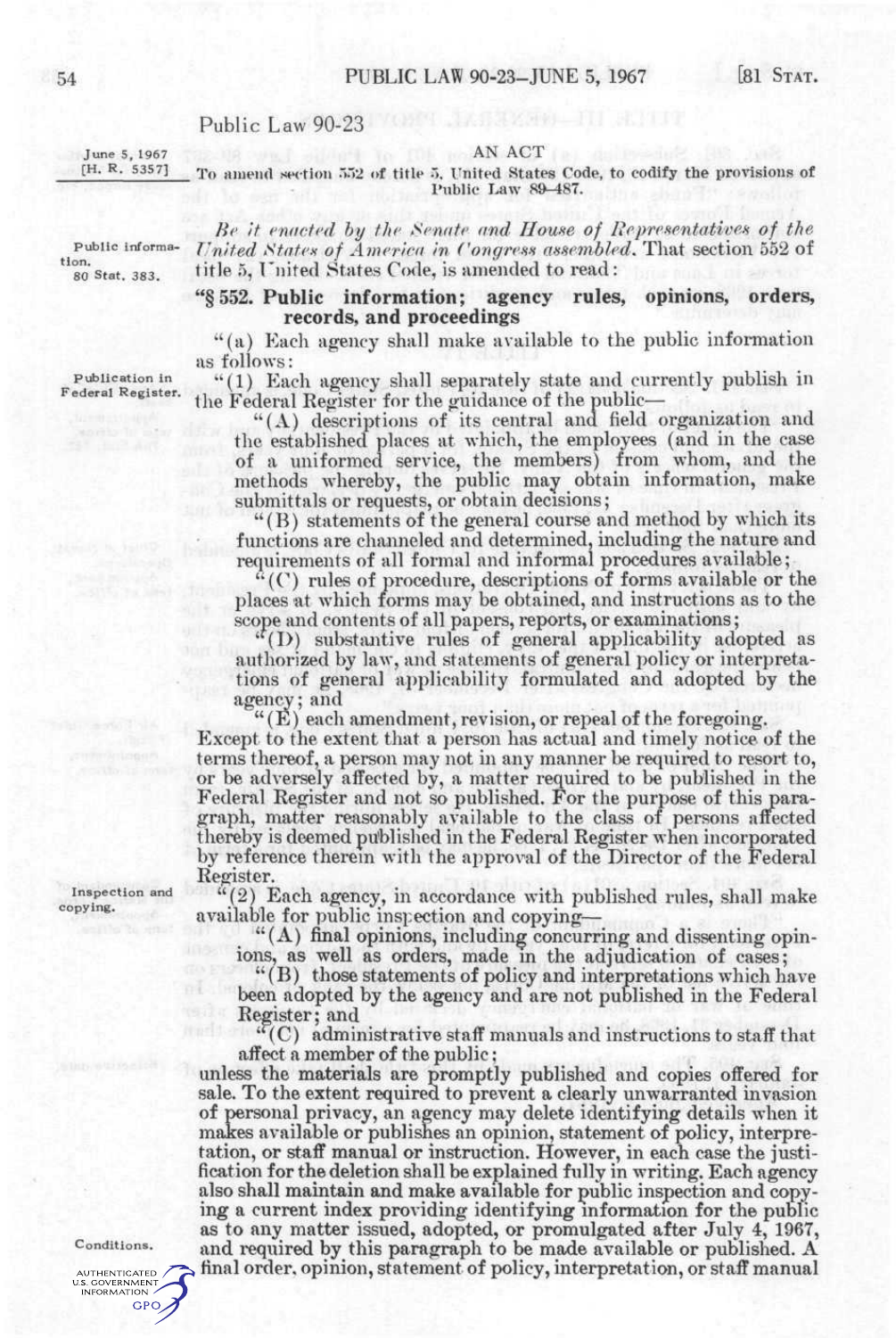or instruction that affects a member of the public may be relied on, used, or cited as precedent by an agency against a party other than an agency only if—

"(i) it has been indexed and either made available or published as provided by this paragraph; or

"(ii) the party has actual and timely notice of the terms thereof.

" $(3)$  Except with respect to the records made available under paragraphs (1) and (2) of this subsection, each agency, on request for identifiable records made in accordance with published rules stating the time, place, fees to the extent authorized by statute, and procedure to be followed, shall make the records promptly available to any person. On complaint, the district court of the Fnited States in the district in which the complainant resides, or has his principal place of business, or in which the agency records are situated, has jurisdiction to enjoin the agency from withholding agency records and to order the production of any agency records improperly withheld from the complainant. In such a case the court shall determine the matter de novo and the burden is on the agency to sustain its action. In the event of noncompliance with the order of the court, the district court may punish for contempt the responsible employee, and in the case of a uniformed service, the responsible member. Except as to causes the court considers of greater importance, proceedings before the district court, as authorized by this paragraph, take precedence on the docket over all other causes and shall be assigned for hearing and trial at the earliest ])racticable date and expedited in every way.

'\*{4) Each agency having more than one member shall maintain and make available for public inspection a record of the final votes of each member in every agency proceeding.

"(b) This section does not apply to matters that are— Nonapplica-

"(1) specifically required by Executive order to be kept secret <sup>bility.</sup> in the interest of the national defense or foreign policy;

"(2) related solely to the internal personnel rules and practices of an agency;

" (8) specifically exempted from disclosure by statute:

"(4) trade secrets and commercial or financial information obtained from a person and privileged or confidential ;

"(5) inter-agency or intra-agency memorandums or letters which would not be available by law to a party other than an agency in litigation with the agency;

"(H) personnel and medical files and similar files the disclosure of which would constitute a clearly unwarranted invasion of personal privacy ;

" (7) investigatory files compiled for law enforcement purposes except to the extent available by law to a party other than an agency;

 $(8)$  contained in or related to examination, operating, or condition reports prepared by, on behalf of, or for the use of an agency responsible for the regulation or supervision of financial institutions; or

"(9) geological and geophysical information and data, including maps, concerning wells.

•'(c) This section does not authorize withholding of information or limit the availability of records to the public, except as specifically stated in this section. This section is not authority to withhold Congressional information from Congress."